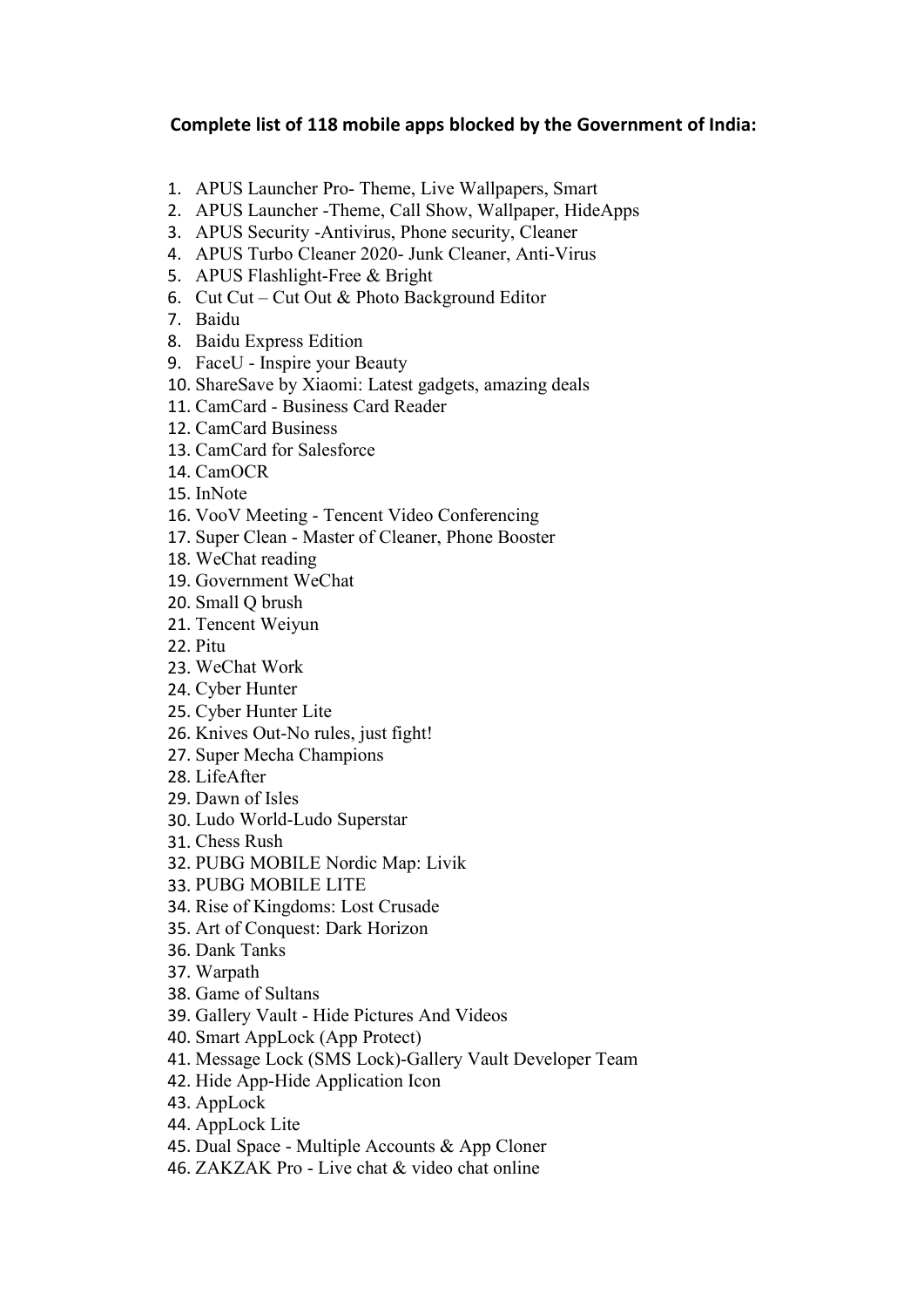- 47. ZAKZAK LIVE: live-streaming & video chat app
- 48. Music Mp3 Player
- 49. Music Player Audio Player & 10 Bands Equalizer
- 50. HD Camera Selfie Beauty Camera
- 51. Cleaner Phone Booster
- 52. Web Browser & Fast Explorer
- 53. Video Player All Format for Android
- 54. Photo Gallery HD & Editor
- 55. Photo Gallery & Album
- 56. Music Player Bass Booster Free Download
- 57. HD Camera Beauty Cam with Filters & Panorama
- 58. HD Camera Pro & Selfie Camera
- 59. Music Player MP3 Player & 10 Bands Equalizer
- 60. Gallery HD
- 61. Web Browser Fast, Privacy & Light Web Explorer
- 62. Web Browser Secure Explorer
- 63. Music player Audio Player
- 64. Video Player All Format HD Video Player
- 65. Lamour Love All Over The World
- 66. Amour- video chat & call all over the world.
- 67. MV Master Make Your Status Video & Community
- 68. MV Master Best Video Maker & Photo Video Editor
- 69. APUS Message Center-Intelligent management
- 70. LivU Meet new people & Video chat with strangers
- 71. Carrom Friends : Carrom Board & Pool Game-
- 72. Ludo All Star- Play Online Ludo Game & Board Games
- 73. Bike Racing : Moto Traffic Rider Bike Racing Games
- 74. Rangers Of Oblivion : Online Action MMO RPG Game
- 75. Z Camera Photo Editor, Beauty Selfie, Collage
- 76. GO SMS Pro Messenger, Free Themes, Emoji
- 77. U-Dictionary: Oxford Dictionary Free Now Translate
- 78. Ulike Define your selfie in trendy style
- 79. Tantan Date For Real
- 80. MICO Chat: New Friends Banaen aur Live Chat karen
- 81. Kitty Live Live Streaming & Video Live Chat
- 82. Malay Social Dating App to Date & Meet Singles
- 83. Alipay
- 84. AlipayHK
- 85. Mobile Taobao
- 86. Youku
- 87. Road of Kings- Endless Glory
- 88. Sina News
- 89. Netease News
- 90. Penguin FM
- 91. Murderous Pursuits
- 92. Tencent Watchlist (Tencent Technology
- 93. Learn Chinese AI-Super Chinese
- 94. HUYA LIVE Game Live Stream
- 95. Little Q Album